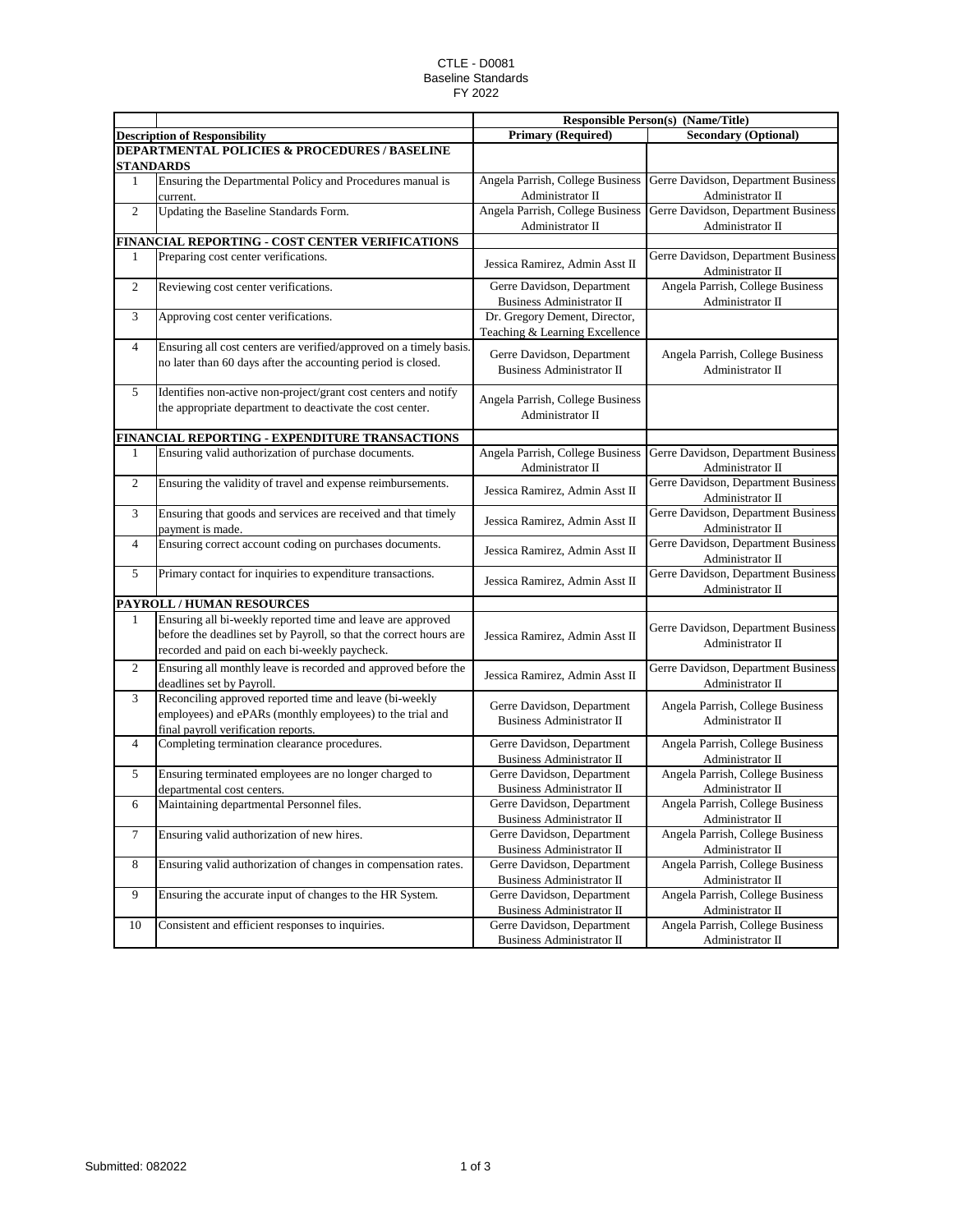## CTLE - D0081 Baseline Standards FY 2022

|                         |                                                                                                                                                                                  | <b>Responsible Person(s) (Name/Title)</b>                      |                                                         |  |
|-------------------------|----------------------------------------------------------------------------------------------------------------------------------------------------------------------------------|----------------------------------------------------------------|---------------------------------------------------------|--|
|                         | <b>Description of Responsibility</b>                                                                                                                                             | <b>Primary (Required)</b>                                      | <b>Secondary (Optional)</b>                             |  |
|                         | <b>CASH HANDLING</b>                                                                                                                                                             |                                                                |                                                         |  |
| 1                       | Collecting cash, checks, etc.                                                                                                                                                    | Jessica Ramirez, Admin Asst II                                 | Gerre Davidson, Department Business<br>Administrator II |  |
| $\overline{2}$          | Prepares Departmental Deposit Form.                                                                                                                                              | Jessica Ramirez, Admin Asst II                                 | Gerre Davidson, Department Business<br>Administrator II |  |
| 3                       | Approves Departmental Deposit Form.                                                                                                                                              | Jessica Ramirez, Admin Asst II                                 | Gerre Davidson, Department Business<br>Administrator II |  |
| $\overline{4}$          | Transports deposit to the Cashiers Office.                                                                                                                                       | Jessica Ramirez, Admin Asst II                                 | Gerre Davidson, Department Business<br>Administrator II |  |
| 5                       | Preparing Journal Entries.                                                                                                                                                       | Gerre Davidson, Department<br><b>Business Administrator II</b> | Gerre Davidson, Department Business<br>Administrator II |  |
| 6                       | Verifying deposits posted correctly in the Finance System.                                                                                                                       | Gerre Davidson, Department<br>Business Administrator II        | Gerre Davidson, Department Business<br>Administrator II |  |
| $\tau$                  | Adequacy of physical safeguards of cash receipts and<br>equivalent.                                                                                                              | Jessica Ramirez, Admin Asst II                                 | Gerre Davidson, Department Business<br>Administrator II |  |
| 8                       | Ensuring deposits are made timely.                                                                                                                                               | Jessica Ramirez, Admin Asst II                                 | Gerre Davidson, Department Business<br>Administrator II |  |
| 9                       | Ensuring all employees who handle cash have completed Cash<br>Security Procedures or Cash Deposit and Security Procedures<br>training.                                           | Angela Parrish, College Business<br>Administrator II           | Gerre Davidson, Department Business<br>Administrator II |  |
| 10                      | Updating Cash Handling Procedures as needed.                                                                                                                                     | Angela Parrish, College Business<br>Administrator II           | Angela Parrish, College Business<br>Administrator II    |  |
| 11                      | Consistent and efficient responses to inquiries.                                                                                                                                 | Gerre Davidson, Department<br><b>Business Administrator II</b> | Angela Parrish, College Business<br>Administrator II    |  |
| PETTY CASH              |                                                                                                                                                                                  |                                                                |                                                         |  |
| 1                       | Preparing petty cash disbursements.                                                                                                                                              | N/A                                                            |                                                         |  |
| $\mathbf{2}$            | Ensuring petty cash disbursements are not for more than \$100.                                                                                                                   | N/A                                                            |                                                         |  |
| 3                       | Ensuring petty cash disbursements are made for only authorized<br>purposes.                                                                                                      | N/A                                                            |                                                         |  |
| $\overline{4}$          | Approving petty cash disbursements.                                                                                                                                              | N/A                                                            |                                                         |  |
| 5                       | Replenishing the petty cash fund timely.                                                                                                                                         | N/A                                                            |                                                         |  |
| 6                       | Ensuring the petty cash fund is balanced after each<br>disbursement.                                                                                                             | N/A                                                            |                                                         |  |
|                         | <b>CONTRACT ADMINISTRATION</b>                                                                                                                                                   |                                                                |                                                         |  |
| 1                       | Ensuring departmental personnel comply with contract<br>administration policies/procedures.                                                                                      | Gerre Davidson, Department<br><b>Business Administrator II</b> | Angela Parrish, College Business<br>Administrator II    |  |
|                         | PROPERTY MANAGEMENT                                                                                                                                                              |                                                                |                                                         |  |
| 1                       | Performing the annual inventory.                                                                                                                                                 | Jessica Ramirez, Admin Asst II                                 |                                                         |  |
| $\overline{2}$          | Ensuring the annual inventory was completed correctly.                                                                                                                           | Jessica Ramirez, Admin Asst II                                 | Angela Parrish, College Business<br>Administrator II    |  |
| 3                       | Tagging equipment.                                                                                                                                                               | IT                                                             |                                                         |  |
| $\overline{4}$          | Approving requests for removal of equipment from campus.                                                                                                                         | Jessica Ramirez, Admin Asst II                                 | Angela Parrish, College Business<br>Administrator II    |  |
|                         | <b>DISCLOSURE FORMS</b>                                                                                                                                                          |                                                                |                                                         |  |
| $\mathbf{1}$            | Ensuring all employees with purchasing influence complete the<br>annual Related Party disclosure statement online.                                                               | Angela Parrish, College Business<br>Administrator II           |                                                         |  |
| $\overline{2}$          | Ensuring all full time, benefits eligible, exempt faculty and staff<br>complete the Consulting disclosure statement online.                                                      | Angela Parrish, College Business<br>Administrator II           |                                                         |  |
| 3                       | Ensuring that all Principal and Co-Principal Investigators<br>complete the annual Conflict of Interest disclosure statement for<br>the Office of Research and Sponsored Programs | Angela Parrish, College Business<br>Administrator II           |                                                         |  |
| RESEARCH ADMINISTRATION |                                                                                                                                                                                  |                                                                |                                                         |  |
| 1                       | Verifies that all grant cost centers contain positive budgetary<br>balances.                                                                                                     | N/A                                                            |                                                         |  |
| 2                       | Ensuring that research expenditures are covered by funds from<br>sponsors.                                                                                                       | N/A                                                            |                                                         |  |